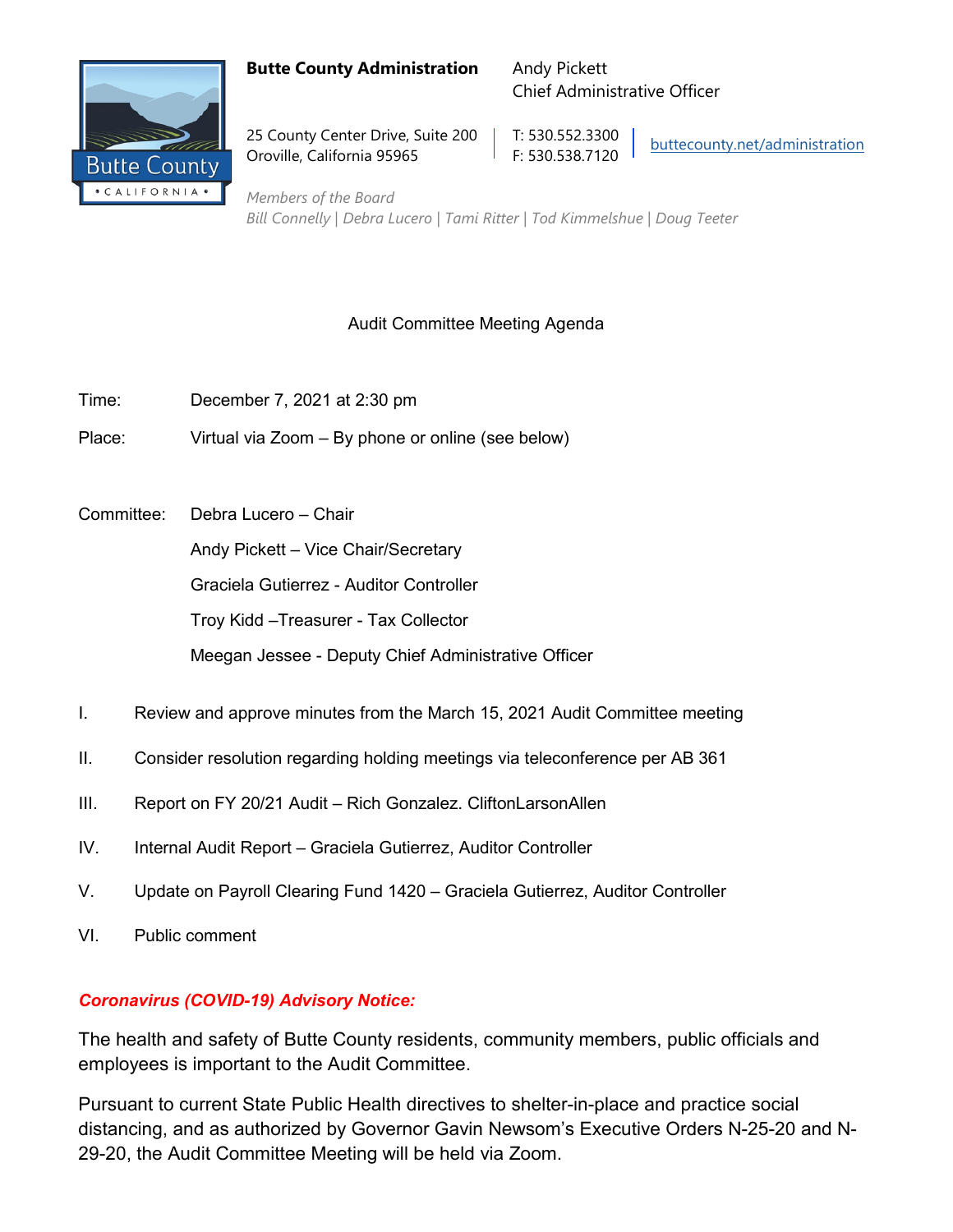Members of the public are encouraged to participate remotely from a safe location by attending the Audit Committee meeting online via Zoom or by phone.

# **To join online via Zoom:**

Join Zoom Meeting <https://buttecounty-net.zoom.us/j/99769858285?pwd=UU9vRHhlMzRUYzUxajRhM0VYMVBBUT09>

Meeting ID: 997 6985 8285 Passcode: 815933 One tap mobile +16699009128,,99769858285#,,,,\*815933# US (San Jose) +13462487799,,99769858285#,,,,\*815933# US (Houston)

Dial by your location +1 669 900 9128 US (San Jose) +1 346 248 7799 US (Houston) +1 253 215 8782 US (Tacoma) +1 646 558 8656 US (New York) +1 301 715 8592 US (Washington DC) +1 312 626 6799 US (Chicago) Meeting ID: 997 6985 8285 Passcode: 815933 Find your local number:<https://buttecounty-net.zoom.us/u/adHY6TjXJb>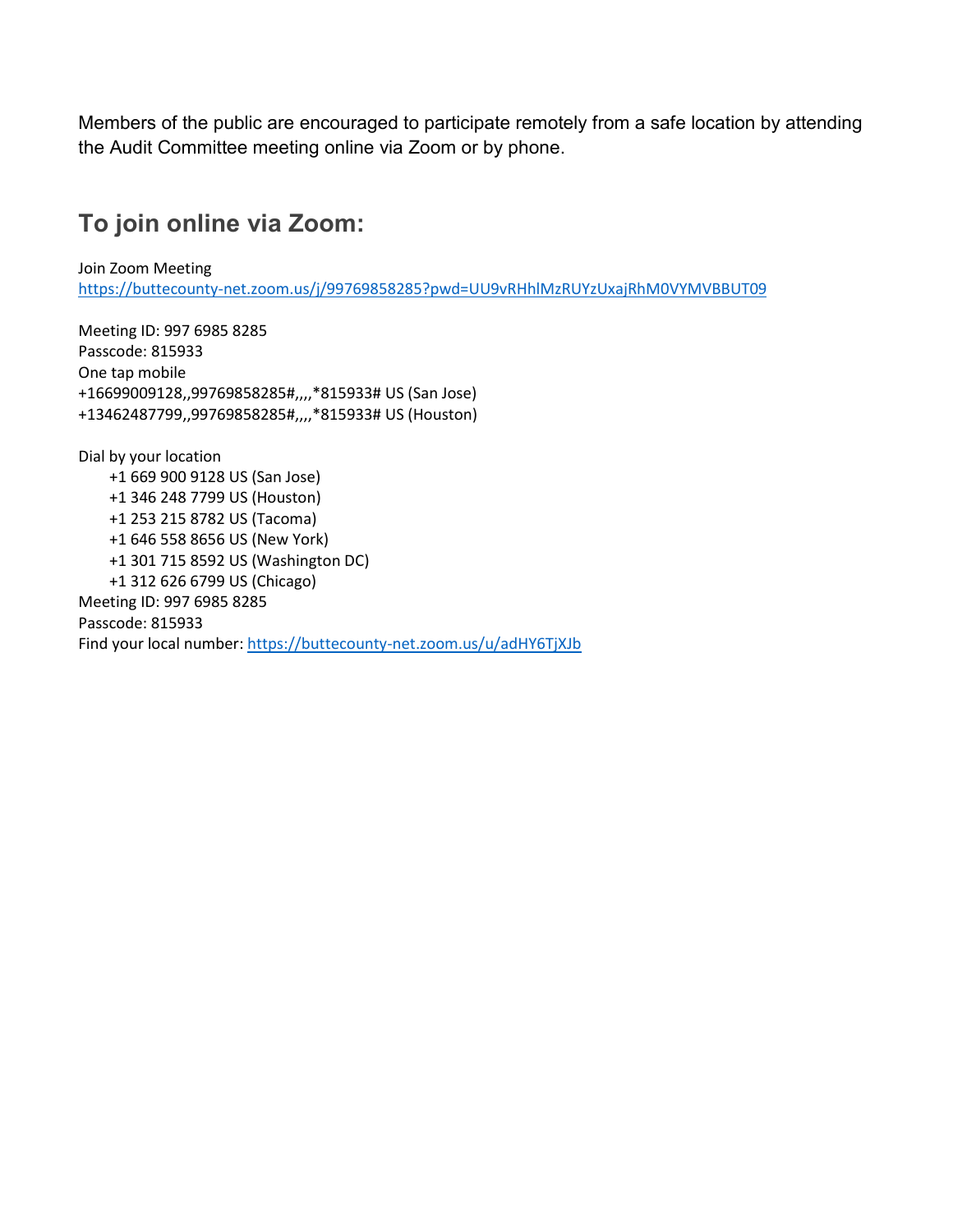# MEMORANDUM

DATE: December 7, 2021

TO: Butte County Audit Committee

FROM: Meegan Jessee, Deputy Administrative Officer

RE: AB 361 – Authorization to Utilize Alternative Standards for Teleconferencing Public Meetings pursuant to the Ralph M. Brown Act

On September 16, 2021, Governor Newsom signed AB 361 to amend the Brown Act to allow legislative bodies to meet via teleconference during a proclaimed state of emergency in accordance with procedures established by AB 361 rather than under the Brown Act's more narrow standard rules. If the Butte County Audit Committee desires to continue to have the ability to meet remotely via teleconference without meeting the more narrow standard Brown Act rules, the Butte County Audit Committee is required to adopt a resolution making the findings required by AB 361.

The Butte County Audit Committee may meet using the alternative rules of AB 361 if there is a current state of emergency declared by the Governor pursuant to California Government Code section 8625 and either (1) state or local officials have imposed or recommended measures to promote social distancing or (2) Butte County Audit Committee has met or is meeting to decide by a majority vote that meeting in person presents imminent risks to the health or safety of attendees. On March 4, 2020, Governor Gavin Newsom issued a Proclamation of State of Emergency, which remains in effect today. Additionally, the State Public Health Officer has issued guidance regarding COVID-19 prevention measures, which includes a statement of support for social distancing recommendations. The California Department of Industrial Relations has issued COVID-19 prevention regulations found at 8 C.C.R. §3205 et seq., which recommends social distancing as a measure to decrease the spread of COVID-19.

Based on the existing state of emergency and state officials' recommendations to socially distance, Butte County Audit Committee has the ability to continue to meet remotely should it so choose. The new law also requires the Butte County Audit Committee to reconsider the determination no later than 30 days after the first teleconference meeting held pursuant to AB 361 and every 30 days thereafter. Adoption of the proposed resolution, attached hereto will enable the Butte County Audit Committee and Brown Act legislative bodies to meet via teleconference pursuant to AB 361 and to reconsider the determination for subsequent meetings. Subsidiary legislative bodies will also approve their own resolution to meet via teleconference and to reconsider the determination for subsequent meetings. The resolution does not require the Butte County Audit Committee to hold meetings via teleconference.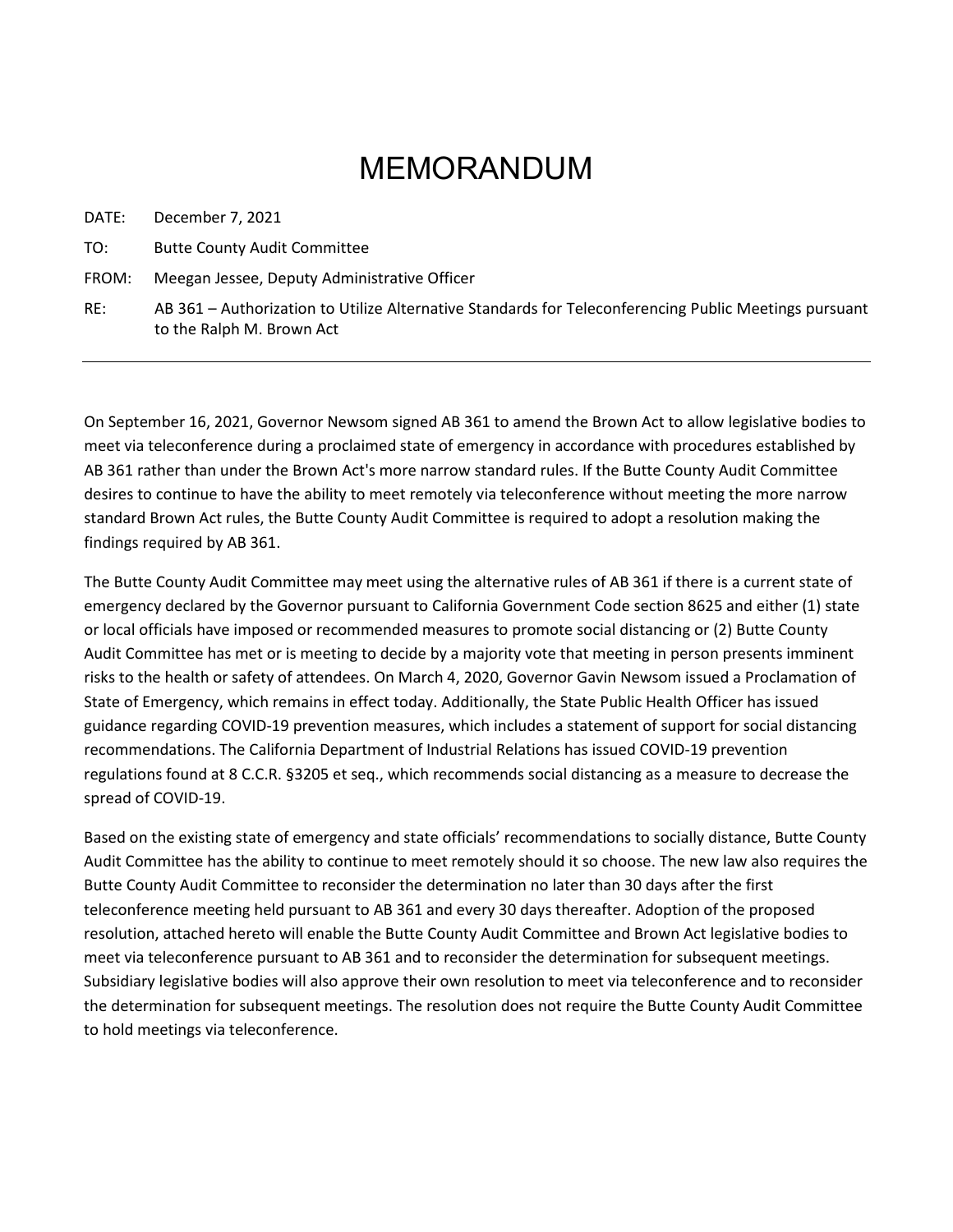#### **RESOLUTION OF THE BUTTE COUNTY AUDIT COMMITTEE AUTHORIZING REMOTE TELECONFERENCE MEETINGS OF THE LEGISLATIVE BODIES OF THE BUTTE COUNTY AUDIT COMMITTEE FOR THE PERIOD OF DECEMBER 7, 2021 – JANUARY 6, 2022 PURSUANT TO THE RALPH M. BROWN ACT**

**WHEREAS**, all meetings of the Butte County Audit Committee and its legislative bodies are open and public, as required by the Ralph M. Brown Act (Cal. Gov't Code section 54950 et seq.), so that any member of the public may attend, participate and view the legislative bodies conduct their business; and

**WHEREAS**, the Brown Act, Government Code section 54953(e), makes provisions for remote teleconferencing participation in meetings by members of a legislative body, without compliance with the requirements of Government Code section 54953(b)(3), subject to the existence of certain conditions and requirements; and

**WHEREAS**, Government Code section 54953(e) requirements include but are not limited to (1) the existence of a state of emergency declared by the Governor pursuant to Government Code section 8625 and (2) State or local officials have imposed or recommended measures to promote social distancing; and

**WHEREAS**, on March 4, 2020, Governor Gavin Newsom issued a Proclamation of State of Emergency in response to the COVID-19 pandemic and as of the date of this Resolution, the proclaimed state of emergency remains in effect; and

**WHEREAS**, on March 17, 2020, Governor Newsom issued Executive Order N-29-20, which suspended and modified the teleconferencing requirements under the Brown Act (California Government Code Section 54950 *et seq.*) to allow local legislative bodies to hold public meetings via teleconference; and

**WHEREAS**, on June 11, 2021, the Governor issued Executive Order N-08-21, which extended the provisions of N-29-20 concerning the conduct of public meetings through September 30, 2021, and the Governor subsequently signed legislation revising Brown Act requirements for teleconferenced public meetings (Assembly Bill 361, referred to hereinafter as "AB 361"); and

**WHEREAS**, to preserve public health and safety, the State Public Health Officer has issued various orders and guidance regarding COVID-19 prevention measures, which include references and a statement of support for social distancing recommendations (see Guidance for Use of Face Coverings (updated July 28, 2021) and COVID-19 Public Health Recommendations for Fully Vaccinated People (dated August 24, 2021)); and

**WHEREAS**, the California Department of Industrial Relations has issued COVID-19 Prevention regulations in Title 8 of the California Code of Regulations (Section 3205 et seq.) which requires employers to (1) have a written COVID-19 prevention program including employee training that promotes physical distancing as an infection prevention measure and (2) consider implementing physical distancing where feasible as a response to COVID-19 outbreaks; and

**WHEREAS**, based on the foregoing, the Butte County Audit Committee finds that (1) the Governor's Proclaimed State of Emergency as a result of the COVID-19 pandemic is currently in effect and has not been terminated and (2) State officials have imposed or recommended measures to promote social distancing; and

**WHEREAS**, the Butte County Audit Committee has considered the circumstances of the state of emergency, including all information related to this matter, the associated staff report; and